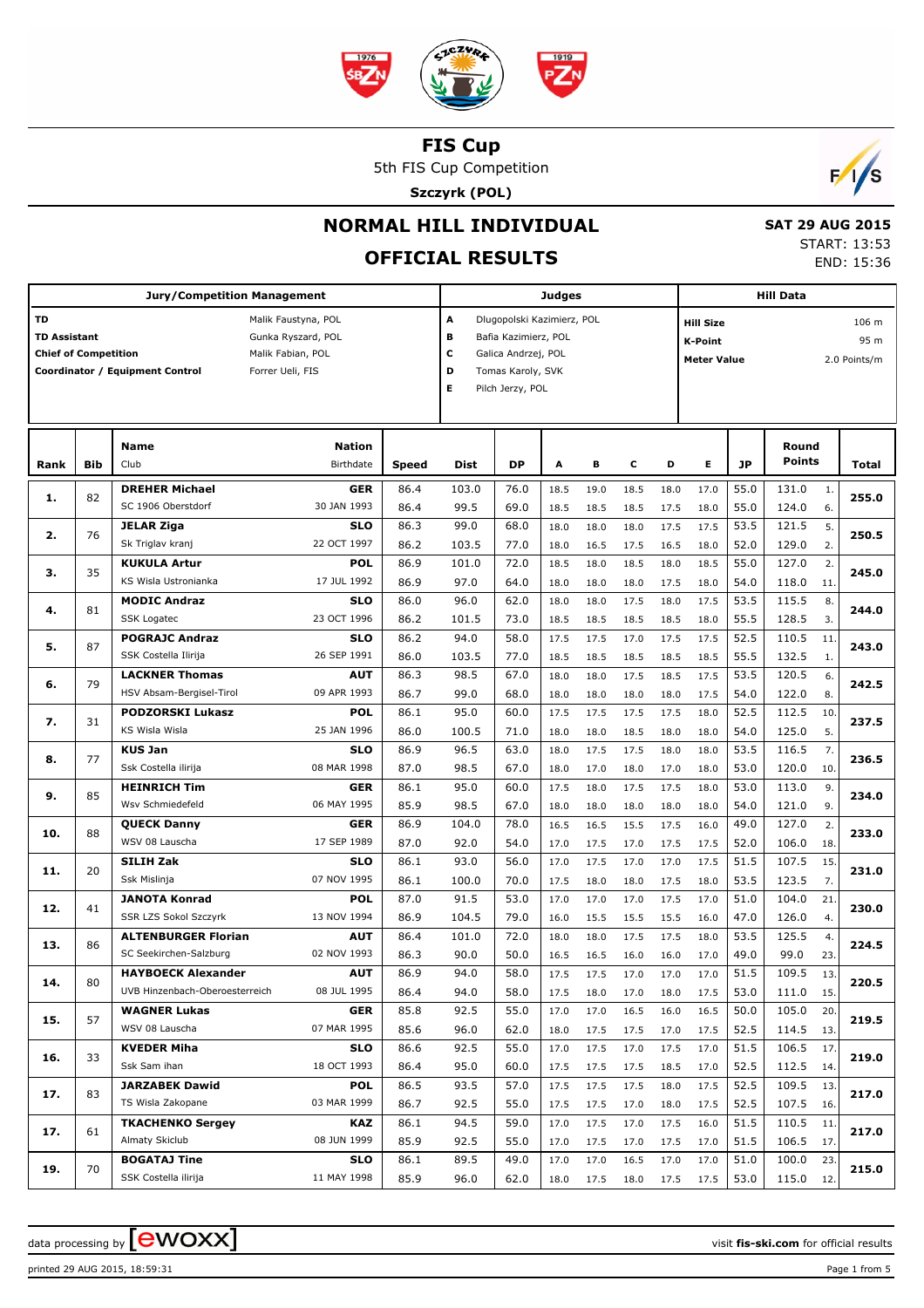

5th FIS Cup Competition

**Szczyrk (POL)**



## **NORMAL HILL INDIVIDUAL OFFICIAL RESULTS**

 **SAT 29 AUG 2015** START: 13:53

#### END: 15:36 **Bib Name** Club Birthdate **Nation Rank Speed Dist DP A B C D E JP Total Round Points KRAPEZ David** SSK Sam Ihan **SLO** 28 DEC 1993 78 86.4 93.0 56.0 17.0 17.0 17.0 17.0 17.5 51.0 107.0 86.6 90.0 50.0 17.0 17.0 16.5 17.0 17.0 51.0 101.0 20. 16. **20. 208.0 PITEA Sorin Iulian** CSS Dinamo Rasnov **ROU** 09 JUL 1997 50 85.9 89.5 49.0 17.0 17.5 17.0 17.5 17.0 51.5 100.5 85.5 89.5 49.0 17.0 17.5 17.0 18.5 17.5 52.0 101.0 20. 22. **21. 201.5 BYRT Tomasz** KS Wisla Ustronianka **POL** 25 JAN 1993 72 85.9 88.0 46.0 16.5 17.0 16.5 16.0 17.0 50.0 96.0 85.7 91.5 53.0 17.0 17.0 17.0 17.0 17.5 51.0 104.0 19.  $\overline{28}$ **22. 200.0 GASIENICA Andrzej** TS Wisla Zakopane **POL** 04 NOV 1993 38 86.8 92.0 54.0 17.0 17.0 17.0 17.5 17.5 51.5 105.5 86.3 87.0 44.0 17.0 17.0 17.0 16.5 16.5 50.5 94.5 26. 18. **22. 200.0 HAUKEDAL Richard** Baekkelaget **NOR** 31 AUG 1996 65 87.1 89.0 48.0 16.5 17.0 17.0 17.5 17.0 51.0 99.0 86.7 89.5 49.0 17.0 17.0 17.0 17.5 17.0 51.0 100.0 22.  $76.$ **24. 199.0 WESTERHEIM Oscar P** Baekkelaget **NOR** 03 JAN 1996 63 86.1 89.5 49.0 16.5 17.0 16.0 17.0 16.5 50.0 99.0 86.3 89.0 48.0 16.5 17.0 16.5 18.0 17.0 50.5 98.5 24. 26. **25. 197.5 WALLACE Brian** Saint Paul Ski Club **USA** 03 JUL 1993 25 86.6 92.0 54.0 17.0 17.0 17.5 18.0 17.0 51.5 105.5 86.3 86.0 42.0 16.5 17.0 16.5 17.5 16.5 50.0 92.0 28. 18. **25. 197.5 KARTA Samet TUR** 09 SEP 1993 22 85.5 87.0 44.0 16.5 17.0 16.5 17.0 16.5 50.0 94.0 85.5 88.5 47.0 16.5 17.0 17.0 17.0 17.0 51.0 98.0 25. 30. **27. 192.0 MITROFAN Nicolae Sorin** CSS Brasovia **ROU** 26 MAR 1999 30 86.3 88.0 46.0 16.5 17.0 16.5 17.0 16.0 50.0 96.0 86.3 87.0 44.0 16.5 17.0 16.5 17.0 16.5 50.0 94.0 27. 28. **28. 190.0 PAVLOVCIC Bor** Nd Ratece planica **SLO** 27 JUN 1998 48 86.3 89.5 49.0 16.5 17.0 17.0 17.5 17.0 51.0 100.0 86.4 85.5 41.0 15.5 15.5 15.0 15.5 15.5 46.5 87.5 29. 23. **29. 187.5 MADSEN Joergen** Skimt **NOR** 01 JUN 1994 58 85.6 90.0 50.0 16.5 16.5 16.5 17.0 17.0 50.0 100.0 85.5 82.5 35.0 16.0 16.5 16.5 17.5 16.0 49.0 84.0 30. 23. **30. 184.0**

|     | Not qualified for final round |                                                   |                           |      |      |      |      |      |      |      |      |      |  |      |
|-----|-------------------------------|---------------------------------------------------|---------------------------|------|------|------|------|------|------|------|------|------|--|------|
| 31. | 43                            | <b>BRAATHEN Matias</b><br>Oevrevoll/Hosle il      | <b>NOR</b><br>30 MAY 1996 | 86.1 | 87.0 | 44.0 | 16.5 | 17.0 | 16.5 | 15.5 | 16.5 | 49.5 |  | 93.5 |
| 32. | 8                             | <b>URBAS Tymoteusz</b><br>Azs Zakopane            | <b>POL</b><br>15 AUG 1996 | 85.9 | 87.0 | 44.0 | 16.5 | 16.0 | 16.5 | 15.5 | 16.5 | 49.0 |  | 93.0 |
| 33. | 32                            | <b>RINGEN Sondre</b><br>Baekkelaget Sk            | <b>NOR</b><br>09 OCT 1996 | 85.4 | 86.0 | 42.0 | 16.5 | 16.5 | 16.5 | 17.0 | 16.5 | 49.5 |  | 91.5 |
| 33. | 5                             | <b>PILCH Tomasz</b><br>Ks Wisla wisla             | <b>POL</b><br>20 OCT 2000 | 85.8 | 86.0 | 42.0 | 16.5 | 16.5 | 16.5 | 16.5 | 16.5 | 49.5 |  | 91.5 |
| 35. | 59                            | <b>KASTELIK Dominik</b><br>SS-R LZS Sokol Szczyrk | <b>POL</b><br>09 JUN 1998 | 85.9 | 85.5 | 41.0 | 16.5 | 17.0 | 16.5 | 17.0 | 16.5 | 50.0 |  | 91.0 |
| 36. | 73                            | <b>KOTIK Kiril</b>                                | <b>RUS</b><br>02 NOV 1998 | 85.8 | 86.5 | 43.0 | 15.5 | 15.5 | 15.0 | 15.0 | 15.5 | 46.0 |  | 89.0 |
| 37. | 19                            | <b>DOHNAL Jakub</b><br>Lsk Lomnice                | <b>CZE</b><br>13 APR 1997 | 86.0 | 84.0 | 38.0 | 16.5 | 16.5 | 16.5 | 16.5 | 16.5 | 49.5 |  | 87.5 |
| 38. | 29                            | <b>LAVTIZAR Anze</b><br>Nd Ratece - planica       | <b>SLO</b><br>02 MAY 1996 | 86.3 | 85.5 | 41.0 | 15.0 | 15.0 | 15.0 | 14.5 | 15.5 | 45.0 |  | 86.0 |
| 38. | 17                            | <b>PACURAR Radu Mihai</b><br>Cs Dinamo rasnov     | <b>ROU</b><br>06 SEP 2001 | 86.2 | 83.5 | 37.0 | 16.5 | 16.5 | 16.0 | 16.5 | 16.0 | 49.0 |  | 86.0 |
| 40. | 12                            | <b>LASOTA Damian</b><br>TJ Trinec                 | <b>CZE</b><br>11 MAY 1997 | 85.9 | 83.5 | 37.0 | 16.0 | 16.5 | 16.0 | 16.5 | 16.0 | 48.5 |  | 85.5 |
| 41. | 10                            | <b>GUT Pawel</b><br>Lks Poroniec poronin          | <b>POL</b><br>05 APR 1997 | 85.5 | 82.5 | 35.0 | 16.0 | 16.5 | 16.5 | 17.0 | 16.5 | 49.5 |  | 84.5 |

data processing by  $\boxed{\text{ewOX}}$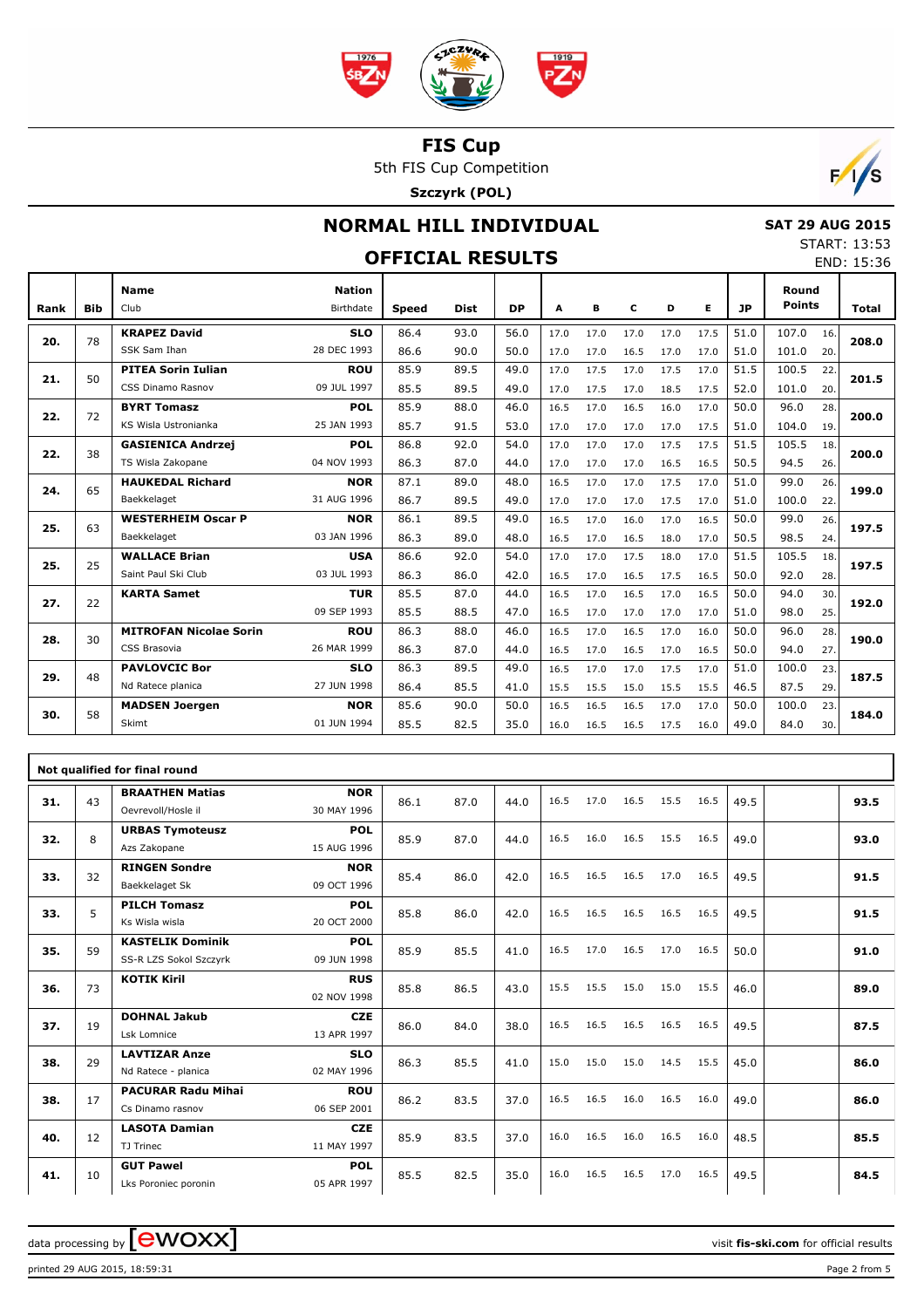

5th FIS Cup Competition

**Szczyrk (POL)**



## **NORMAL HILL INDIVIDUAL**

 **SAT 29 AUG 2015** START: 13:53

|      |                | <b>OFFICIAL RESULTS</b>                                 |                            |       |      |      |      |      |      |           |      |      | END: 15:36             |       |
|------|----------------|---------------------------------------------------------|----------------------------|-------|------|------|------|------|------|-----------|------|------|------------------------|-------|
| Rank | Bib            | Name<br>Club                                            | <b>Nation</b><br>Birthdate | Speed | Dist | DP   | А    | в    | с    | D         | Е    | JP   | Round<br><b>Points</b> | Total |
| 42.  | 13             | <b>MARUSYAK Yevgen</b><br>Verkhovyna Ski school         | <b>UKR</b><br>16 MAR 2000  | 85.5  | 82.0 | 34.0 | 16.0 | 16.5 | 16.0 | 17.0      | 16.0 | 48.5 |                        | 82.5  |
| 43.  | $\overline{4}$ | <b>MALYJUREK Mateusz</b><br>Wss Wisla                   | <b>POL</b><br>29 JUN 2001  | 85.6  | 81.5 | 33.0 | 16.0 | 16.0 | 16.0 | 16.5      | 16.0 | 48.0 |                        | 81.0  |
|      |                | <b>KRUPA Dawid</b>                                      | <b>POL</b>                 |       |      |      |      |      |      |           |      |      |                        |       |
| 43.  | 3              | Ss-R Lzs sokol szczyrk                                  | 19 JAN 1998                | 85.9  | 81.0 | 32.0 | 16.0 | 16.0 | 16.5 | 17.0      | 16.5 | 49.0 |                        | 81.0  |
| 45.  | $\overline{2}$ | <b>JUROSZ Jakub</b><br>Ks Wisla ustronianka             | <b>POL</b><br>27 JAN 1998  | 86.3  | 81.0 | 32.0 | 16.5 | 16.0 | 16.0 | 16.5      | 16.0 | 48.5 |                        | 80.5  |
| 46.  | 15             | <b>SZYMECZEK Robert</b>                                 | <b>CZE</b>                 | 86.1  | 81.0 | 32.0 | 16.0 | 16.0 | 16.0 | 16.0      | 15.5 | 48.0 |                        | 80.0  |
|      |                | TJ Trinec                                               | 23 JAN 1999                |       |      |      |      |      |      |           |      |      |                        |       |
| 46.  | $\mathbf{1}$   | <b>BUKOWSKI Lukasz</b><br>Ts Wisla zakopane             | <b>POL</b><br>20 MAR 1997  | 85.6  | 80.5 | 31.0 | 16.5 | 16.5 | 16.5 | 16.0      | 16.0 | 49.0 |                        | 80.0  |
| 48.  | 45             | <b>ZAPOTOCZNY Andrzej</b><br>AZS ZAKOPANE               | <b>POL</b><br>16 OCT 1991  | 86.3  | 81.5 | 33.0 | 15.0 | 15.5 | 15.0 | 15.0      | 15.5 | 45.5 |                        | 78.5  |
| 49.  | 28             | <b>CINTIMAR Muhammet Irfan</b>                          | TUR<br>16 JUL 1997         | 85.7  | 80.0 | 30.0 | 16.0 | 16.5 | 16.0 | 16.0      | 15.0 | 48.0 |                        | 78.0  |
| 50.  | 55             | <b>STASZEL Mateusz</b>                                  | <b>POL</b>                 | 86.0  | 79.5 | 29.0 | 16.0 | 16.0 | 16.0 | 15.5      | 15.5 | 47.5 |                        | 76.5  |
| 50.  | 42             | Azs Zakopane<br><b>DOLEZEL Dusan</b>                    | 12 JUL 1998<br><b>CZE</b>  | 84.5  | 79.0 | 28.0 | 16.0 | 16.5 | 16.0 | 16.5      | 16.0 | 48.5 |                        | 76.5  |
|      |                | Tj Frenstat pod radhostem<br><b>MARCHUKOV Aleksandr</b> | 05 JUN 1998<br><b>RUS</b>  |       |      |      |      |      |      |           |      |      |                        |       |
| 52.  | 69             | Sankt-Petersburg                                        | 08 OCT 2000                | 86.2  | 78.5 | 27.0 | 15.5 | 16.0 | 16.0 | 15.5      | 16.0 | 47.5 |                        | 74.5  |
| 52.  | 21             | <b>MAROE Idar</b><br>Alta If                            | <b>NOR</b><br>11 APR 1995  | 85.9  | 78.0 | 26.0 | 16.0 | 16.5 | 16.0 | 16.5      | 16.0 | 48.5 |                        | 74.5  |
| 54.  | 27             | <b>FARKAS Hunor</b><br>Cs Dinamo                        | <b>ROU</b><br>18 SEP 2001  | 85.8  | 78.0 | 26.0 | 16.0 | 16.5 | 16.0 | 16.0      | 15.5 | 48.0 |                        | 74.0  |
| 54.  | 24             | <b>EDLUND Trevor</b><br>Saint Paul ski club             | <b>USA</b><br>02 MAR 1997  | 86.1  | 78.0 | 26.0 | 16.0 | 16.0 | 16.0 | 16.5      | 15.5 | 48.0 |                        | 74.0  |
| 54.  | 16             | <b>IPCIOGLU Fatih Arda</b>                              | TUR                        | 85.9  | 78.0 | 26.0 | 16.0 | 16.0 | 16.0 | 16.5      | 15.5 | 48.0 |                        | 74.0  |
| 57.  | 52             | <b>KOJZAR Mateusz</b>                                   | 28 SEP 1997<br><b>POL</b>  | 85.9  | 78.5 | 27.0 | 15.5 | 15.5 | 15.0 | 15.0      | 15.5 | 46.0 |                        | 73.0  |
|      |                | Ks Wisla ustronianka<br>YAKIBYUK Igor                   | 14 OCT 1994<br><b>UKR</b>  |       |      |      |      |      |      |           |      |      |                        |       |
| 58.  | 23             | Verkhovyna                                              | 02 JAN 1995                | 85.8  | 76.5 | 23.0 | 16.0 | 16.0 | 15.5 | 17.0      | 15.5 | 47.5 |                        | 70.5  |
| 59.  | 51             | <b>MAZURCHUK Dmytro</b><br>Kremenets Ski school         | <b>UKR</b><br>19 JAN 1999  | 85.4  | 76.0 | 22.0 | 16.0 | 16.0 | 15.5 | 16.0      | 15.5 | 47.5 |                        | 69.5  |
| 60.  | 18             | <b>CERNY Filip</b><br>Sk Jested Liberec                 | <b>CZE</b><br>13 NOV 1997  | 85.5  | 76.0 | 22.0 | 15.5 | 15.0 | 15.5 | 15.0      | 15.5 | 46.0 |                        | 68.0  |
| 60.  | 9              | <b>CZYZ Bartosz</b><br>KS Wisla Wisla                   | <b>POL</b><br>14 AUG 1999  | 85.2  | 75.0 | 20.0 | 16.0 | 16.0 | 16.0 | 16.5      | 16.0 | 48.0 |                        | 68.0  |
| 62.  | 44             | <b>STEINER Maximilian</b>                               | <b>AUT</b>                 | 85.9  | 76.5 | 23.0 | 14.5 | 14.5 | 14.5 | 14.0      | 15.0 | 43.5 |                        | 66.5  |
|      |                | WSV Sparkasse Bad Ischl-Obero                           | 04 MAY 1996                |       |      |      |      |      |      |           |      |      |                        |       |
| 63.  | 40             | <b>VYVIAL Marcel</b><br>Tj Frenstat pod radhostem       | <b>CZE</b><br>30 MAY 1999  | 85.2  | 74.5 | 19.0 | 15.5 | 16.5 | 15.5 | 16.0      | 15.5 | 47.0 |                        | 66.0  |
| 64.  | 64             | <b>VASKUL Andriy</b><br>Vorokhta Ski school             | <b>UKR</b><br>01 APR 1999  | 85.3  | 74.0 | 18.0 | 15.5 | 16.5 | 15.5 | 16.5      | 15.5 | 47.5 |                        | 65.5  |
| 64.  | 36             | <b>KALINCHUK Andriy</b><br>Verkhovyna Ski School        | <b>UKR</b><br>03 DEC 1995  | 86.3  | 75.5 | 21.0 | 15.0 | 14.5 | 14.5 | 15.0 15.0 |      | 44.5 |                        | 65.5  |

data processing by **CWOXX** and  $\overline{C}$  and  $\overline{C}$  and  $\overline{C}$  and  $\overline{C}$  and  $\overline{C}$  and  $\overline{C}$  and  $\overline{C}$  and  $\overline{C}$  and  $\overline{C}$  and  $\overline{C}$  and  $\overline{C}$  and  $\overline{C}$  and  $\overline{C}$  and  $\overline{C}$  and  $\overline{C}$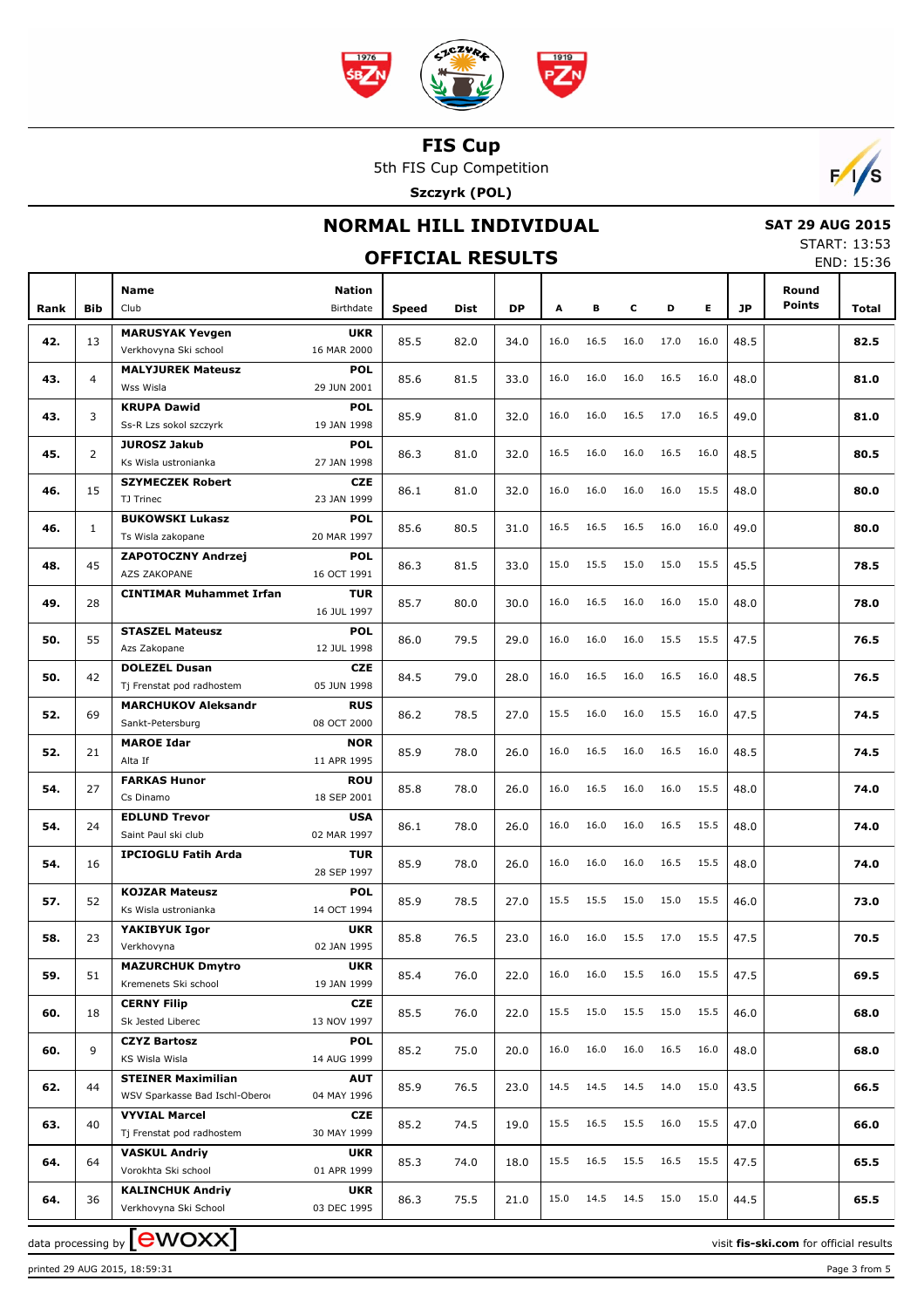

5th FIS Cup Competition

**Szczyrk (POL)**



## **NORMAL HILL INDIVIDUAL**

 **SAT 29 AUG 2015** START: 13:53

|      | <b>OFFICIAL RESULTS</b> |                                                  |                            |              |             |           |      |      |      |      |      |           |                        |       |
|------|-------------------------|--------------------------------------------------|----------------------------|--------------|-------------|-----------|------|------|------|------|------|-----------|------------------------|-------|
| Rank | <b>Bib</b>              | <b>Name</b><br>Club                              | <b>Nation</b><br>Birthdate | <b>Speed</b> | <b>Dist</b> | <b>DP</b> | A    | B    | C    | D    | E    | <b>JP</b> | Round<br><b>Points</b> | Total |
| 64.  | 14                      | <b>NOGIN Roman</b><br>Almaty Skiclub             | <b>KAZ</b><br>23 JUN 1998  | 85.8         | 74.5        | 19.0      | 16.0 | 15.5 | 15.5 | 15.5 | 15.5 | 46.5      |                        | 65.5  |
| 67.  | 47                      | <b>HRISTOV Viktor</b><br>Ski Club vitosha        | <b>BUL</b><br>03 JAN 2000  | 85.8         | 75.0        | 20.0      | 14.5 | 15.0 | 14.5 | 14.5 | 14.5 | 43.5      |                        | 63.5  |
| 68.  | 39                      | <b>CACINA Daniel Andrei</b><br>Cs Dinamo rasnov  | <b>ROU</b><br>17 OCT 2001  | 85.3         | 73.5        | 17.0      | 15.5 | 15.5 | 15.5 | 15.0 | 15.0 | 46.0      |                        | 63.0  |
| 69.  | 37                      | <b>KUSHNIRCHUK Mykola</b><br>Vorokhta Ski school | <b>UKR</b><br>15 OCT 1999  | 84.8         | 72.0        | 14.0      | 15.5 | 15.5 | 15.5 | 15.0 | 14.5 | 46.0      |                        | 60.0  |
| 70.  | 56                      | <b>KORODY Christian</b><br>Il Jardar             | <b>NOR</b><br>30 SEP 1993  | 84.8         | 70.0        | 10.0      | 15.5 | 15.5 | 15.0 | 14.5 | 15.5 | 46.0      |                        | 56.0  |
| 71.  | 34                      | <b>MOLNAR Kristof</b><br>Koszegi SE              | <b>HUN</b><br>06 NOV 2000  | 86.1         | 70.0        | 10.0      | 15.5 | 15.0 | 14.5 | 14.0 | 14.0 | 43.5      |                        | 53.5  |
| 72.  | 66                      | <b>KRATOV Ilya</b><br>Almaty Skiclub             | <b>KAZ</b><br>26 MAY 2000  | 84.6         | 69.5        | 9.0       | 14.5 | 14.5 | 14.5 | 14.0 | 14.5 | 43.5      |                        | 52.5  |
| 72.  | 26                      | <b>ZYRYANOV Sergey</b><br>Almaty Skiclub         | <b>KAZ</b><br>08 FEB 2000  | 84.9         | 69.0        | 8.0       | 15.5 | 14.5 | 15.0 | 15.0 | 14.5 | 44.5      |                        | 52.5  |
| 74.  | 54                      | <b>FELDOREANU Andrei</b><br>Acs Sacele           | <b>ROU</b><br>13 APR 2000  | 85.1         | 68.0        | 6.0       | 15.5 | 15.0 | 15.5 | 16.0 | 14.5 | 46.0      |                        | 52.0  |
| 75.  | 74                      | <b>BASKAKOV Ilya</b>                             | <b>RUS</b><br>27 AUG 2000  | 85.5         | 68.0        | 6.0       | 15.5 | 15.0 | 15.0 | 14.0 | 15.0 | 45.0      |                        | 51.0  |
| 76.  | 67                      | <b>MOLNAR Florian</b><br>Koszegi Se              | <b>HUN</b><br>14 MAR 2002  | 85.1         | 66.0        | 2.0       | 15.0 | 14.5 | 14.5 | 15.5 | 15.0 | 44.5      |                        | 46.5  |
| 77.  | 62                      | SIMITCHIYSKI Krasimir<br>Sk Rilski ski skachach  | <b>BUL</b><br>26 JUL 2000  | 84.0         | 63.5        | $-3.0$    | 15.5 | 14.5 | 15.0 | 15.0 | 15.5 | 45.5      |                        | 42.5  |
| 78.  | 53                      | <b>KELEMEN Peter</b><br>Koszegi SE               | <b>HUN</b><br>06 FEB 1999  | 85.8         | 61.5        | $-7.0$    | 15.5 | 14.0 | 14.5 | 14.5 | 15.0 | 44.0      |                        | 37.0  |
| 79.  | 60                      | <b>DURCO Dominik</b><br>Sk Kartik b.Bystrica     | <b>SVK</b><br>12 JUL 1997  | 85.2         | 59.0        | $-12.0$   | 15.0 | 14.0 | 15.0 | 14.5 | 14.0 | 43.5      |                        | 31.5  |
| 80.  | 49                      | <b>REYMEYER Tamas</b><br>Koszegi SE              | <b>HUN</b><br>16 JAN 2000  | 85.5         | 58.0        | $-14.0$   | 13.5 | 12.5 | 13.5 | 13.5 | 13.5 | 40.5      |                        | 26.5  |
| 81.  | 71                      | <b>ZELENCHUK Ivan</b><br>Verkhovyna Ski school   | <b>UKR</b><br>04 JUN 1999  | 85.0         | 55.5        | $-19.0$   | 13.5 | 12.5 | 13.0 | 13.0 | 13.0 | 39.0      |                        | 20.0  |

|            | Did not start            |  |  |  |  |  |  |  |  |
|------------|--------------------------|--|--|--|--|--|--|--|--|
| <b>Bib</b> | Name                     |  |  |  |  |  |  |  |  |
| 11         | <b>KLYMCHUK Andrii</b>   |  |  |  |  |  |  |  |  |
| 46         | SPULBER Mihnea Alexandru |  |  |  |  |  |  |  |  |
| 68         | PASICHNYK Stepan         |  |  |  |  |  |  |  |  |
| 75         | KALINICHENKO Vitaliy     |  |  |  |  |  |  |  |  |
| 84         | <b>TOROK Eduard</b>      |  |  |  |  |  |  |  |  |

|            | <b>Disqualified</b>   |           |  |  |  |  |  |  |  |  |  |  |
|------------|-----------------------|-----------|--|--|--|--|--|--|--|--|--|--|
| <b>Bib</b> | <b>Name</b>           | Reason    |  |  |  |  |  |  |  |  |  |  |
|            | <b>SKUPIEN Damian</b> | SCE4 Suit |  |  |  |  |  |  |  |  |  |  |
|            | STOSEL Kacper         | SCE4 Suit |  |  |  |  |  |  |  |  |  |  |

data processing by **CWOXX**  $\blacksquare$ 

printed 29 AUG 2015, 18:59:31 Page 4 from 5